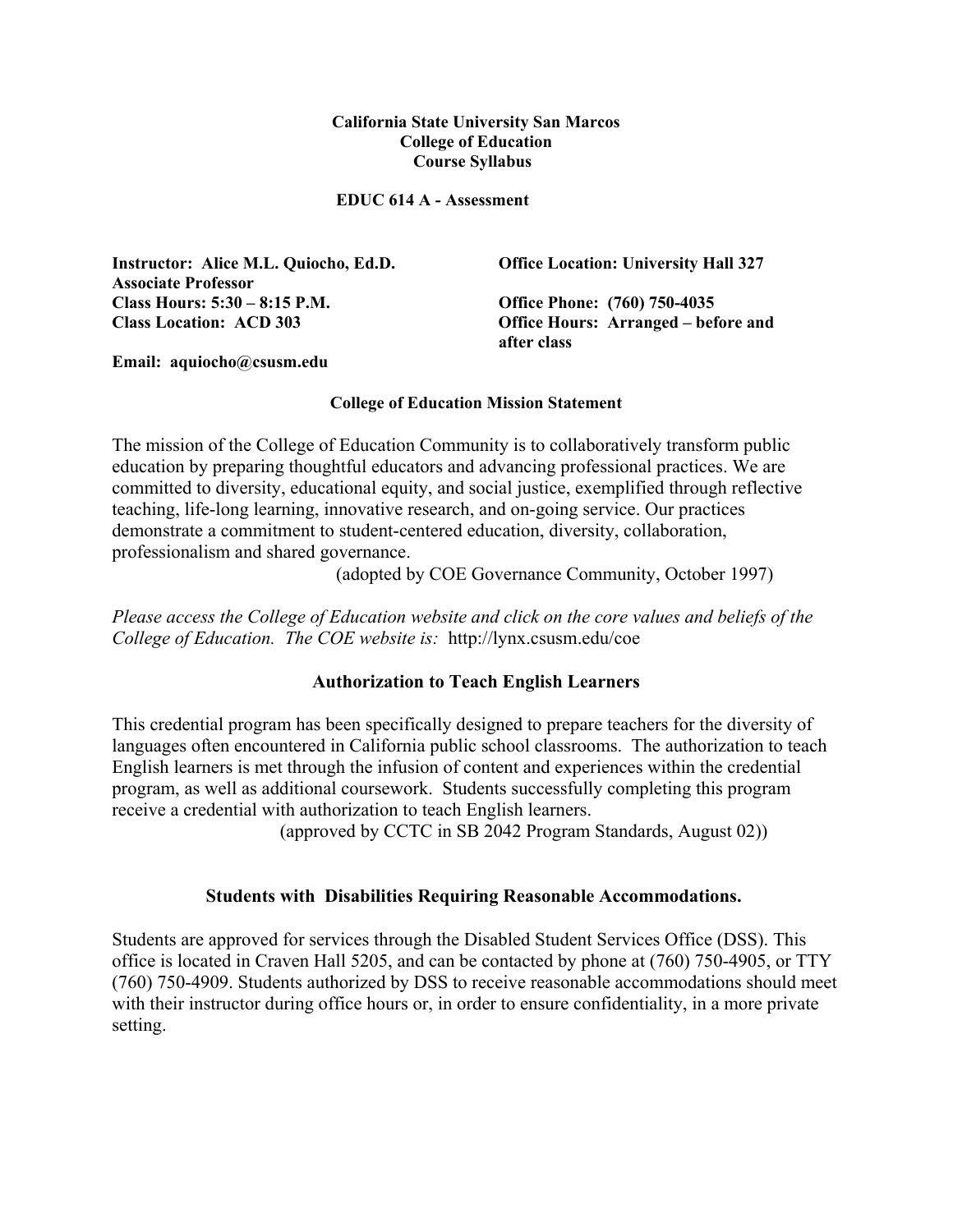## **Required Textbooks.**

Barr,Blachowicz, Katz, Kaufman, Wogman-Sadow. Reading diagnosis for teachers: An instructional approach (4th edition) Allyn & Bacon.

## **Project Descriptions.**

*#1. Tracking Student Achievement*. (50 Points) This project involves the tracking of *two students at two different grade levels.* You should holistically examine the backgrounds of the students as well as obtain assessment information on the students. You should do the following for this project:

- 1. Obtain information on the backgrounds of each of the students. One student should be an English Learner or a Special Education student. Is the child an older child? A middle child? The youngest? Have there been health issues such as tubes in the child's ears? Referrals to social services? To the district/school psychologist? Have there been mobility issues? What does the office discipline file look like? How many referrals have there been, if any? What were the infractions? What disciplinary measures were taken?
- 2. Obtain the test scores of the two students. Obtain the scores of ALL tests this student has taken, including authentic assessments as well as standardized tests.
- 3. Obtain explanations for the scoring of the standardized tests. What objectives were being tested? How are the scores reported? In national curve equivalents? Stanines? Percentiles? Grade level scores? All of the above? Some? None? Indicate all of the ways the standardized test scores are reported. Is the standardized test also a criterion referenced test?
- 4. How were the authentic assessments scored? Informal reading inventories? What process was followed? What was the rate of administration? What else was used as assessments? Running records? Rubrics? Checklists? All of the above? Some? Different scoring devices? Indicate all of the scoring devices and report the scores on all used for the two students.
- 5. What else has been done to support these students? In what special programs are these students involved? How long? Who referred them? Why? What measures have been taken?
- 6. Create a grid and conduct an in-depth analysis of the students' scores. The analysis involves not only analyzing the scores and indicating what the scores mean, but also suggesting interventions

*#2. In-Depth Analysis of Student Achievement.* (50 Points) Select one of the students whose assessments you have tracked. Refer back to the analysis you did as well as the interventions suggested. In this project, you will develop a specific intervention plan for one of the students. You will deliver this intervention plan, keeping track of student achievement in five areas, noting how achievement is being tracked and who is receiving the feedback. The five areas are: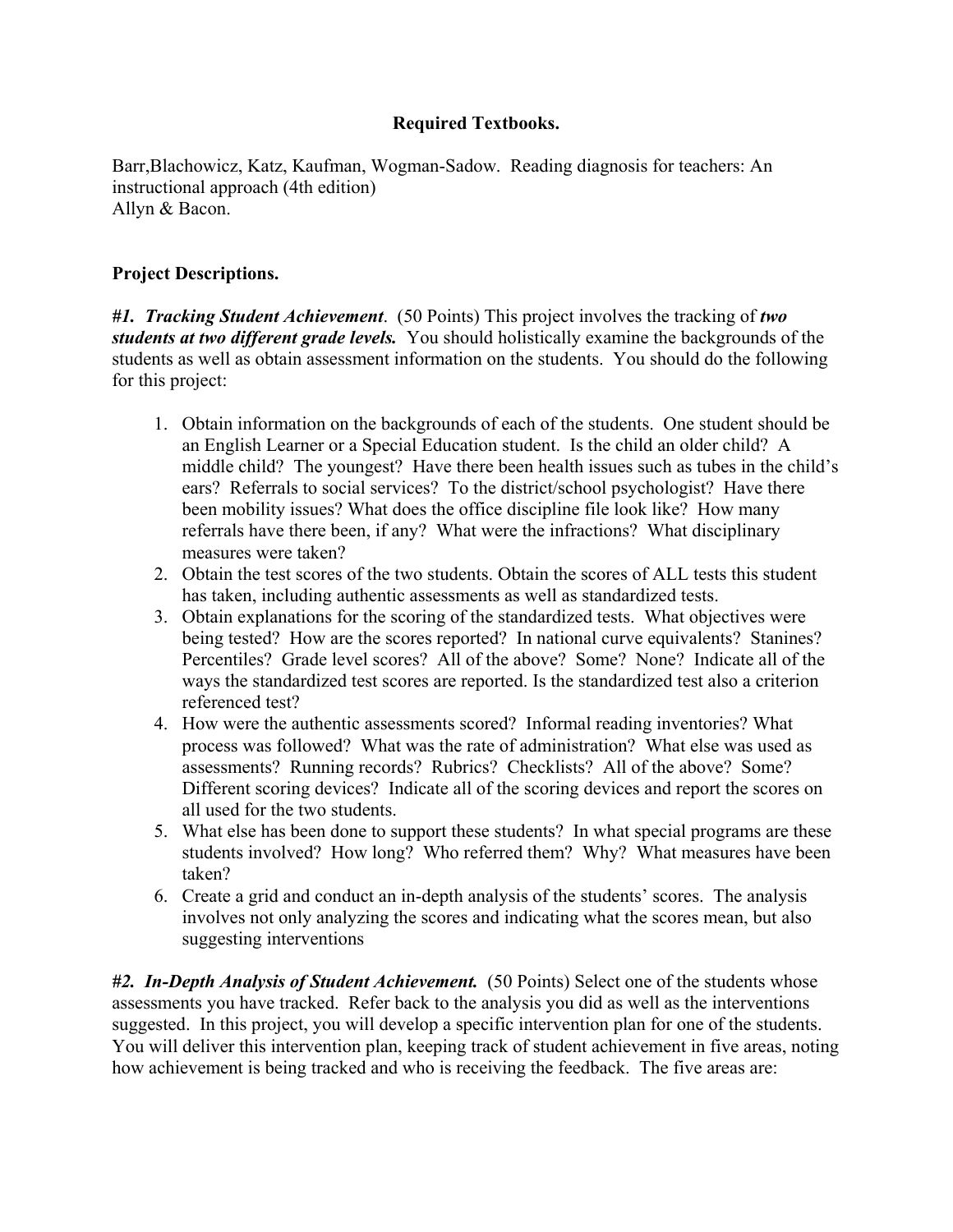- 1. Word analysis or word work
- 2. Independent reading
- 3. Guided reading instruction that is focused on comprehension and high level thinking skills as well as reading in the content areas
- 4. Writing in the content areas as well as personal writing
- 5. Oral language development

Your project should contain samples of instruction and the resulting student work. There should be a tracking of student achievement in each of the five areas indicated above. Rubrics should be used to score the personal content area writing. That is, there should be a content rubric, a conventions rubric and a genre rubric if available. Include all assistive devices and instruction you used to scaffold student learning. Note how, if, and when the scaffolds were withdrawn to create more student independence in learning.

Be specific about the things you are doing with the student. In order to facilitate this, keep a journal on what you have done with the student noting how the student has responded throughout the project. Reflect on your teaching throughout the project and finally, do an overall reflection on both of these projects.

*#3. Researching Testing.* (30 Points). Conduct and internet search or research the topic in educational journals, such as literacy journals, Phi Delta Kappan, Educational Leadership or any other journal or ERIC document. You will be looking for the topic of testing. The purpose of this search is to stimulate our thinking in this class. You should do the following:

- **1.** Look for research that either challenges or supports standardized testing of children (at least to articles). Consider the rationale for testing, the frequency of testing the ages at which tests are administered, etc.
- **2.** You will be asked to share the articles in class with peers. You want to examine the issue thoroughly and to be exposed to multiple perspectives on this issue. Understand that this is not to convince you to look at testing one way or another. That you will do on your own, having read and listened to the research.
- **3.** At the end of the class, you will be asked to submit a perspective paper on the issue of testing. Refer to the research and tell stories from your own experiences, either personal or that of a classroom teacher.

Attendance. (10 Points) This is a master's class, and although most of you are fully employed in schools and work full days, you are expected to attend class. It is expected that you will be on time to class unless there are extenuating circumstances. In such cases, it is the responsibility of the student to notify the instructor. Phone numbers and email address is provided to facilitate your communication with the instructor. *If you miss more than two classes (which includes arriving late to class), you will not be able to earn a grade higher than a B in the course.* 

*Participation.* (20 Points) The readings will provide a basis for the discussion in this class. You are expected to complete the readings and bring in at least one question to pose to your colleagues and the instructor during the class. You may use local district and school scenarios to provide elaboration for the questions you pose in class. The purpose of discussion is to be open to new ideas and ways to think about student assessment that informs instruction. There are no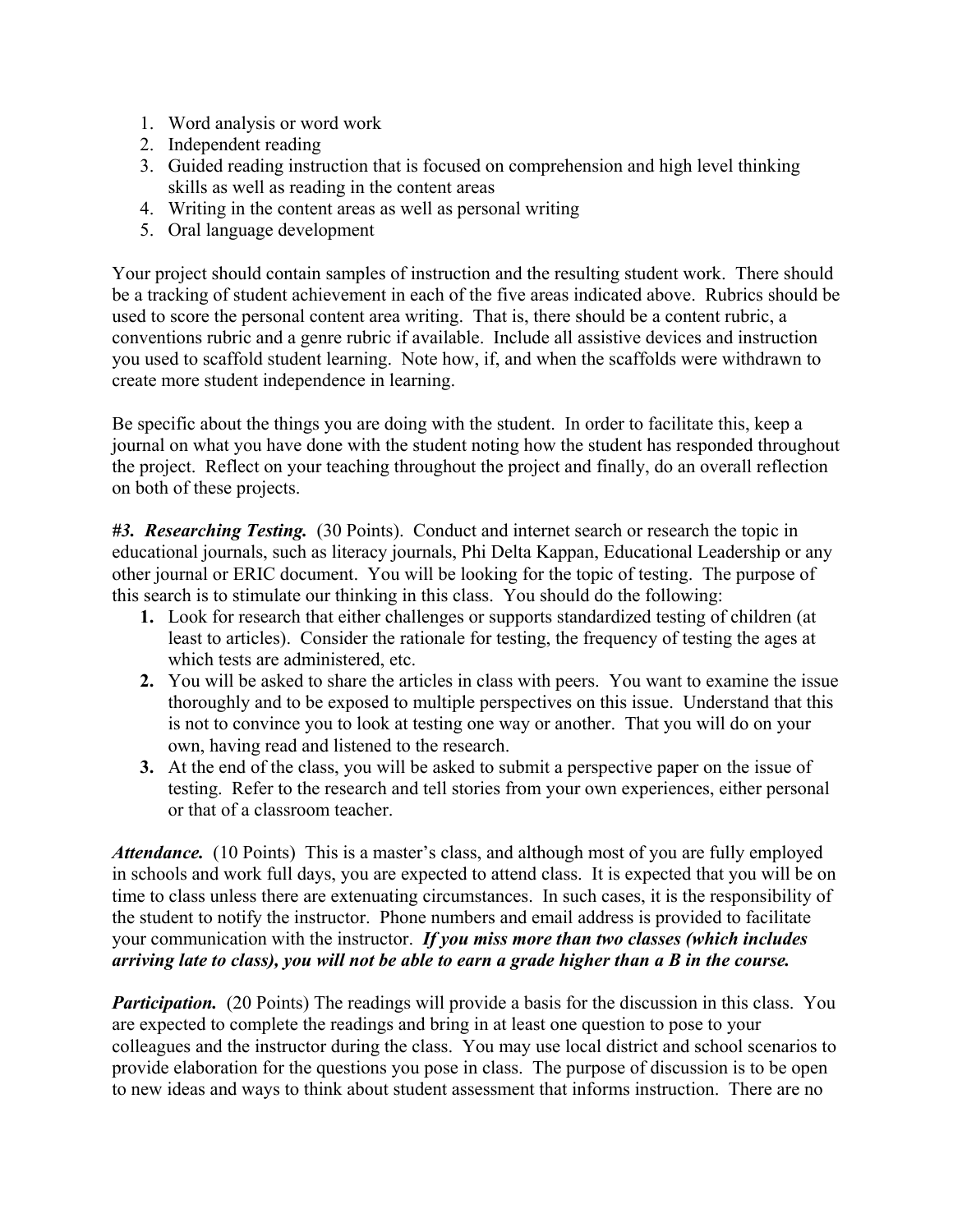pat answers as to why students do not achieve. Access is a huge issue along with instructional scaffolds. It is not necessarily students ability, but perhaps cultural learning styles.

*Grading.* (Total Points = 160) Grades are calculated on a percentage basis. You will receive timely feedback on all submissions. You will be asked to look at the requirements for both projects and submit to the instructor a timeline for submissions of the parts of the project in order to obtain ongoing feedback. These timelines will be due the third meeting of class – February 4.

If at any time you are concerned about the grade you think you will be receiving in this class, please do not hesitate to communicate with the instructor to determine what needs to be completed or re-submitted. A point rubric based on the requirements of the project descriptions will be used to ascertain the points granted for the two required projects. The following calculations will be used to determine grades:

 $100 - 93\% = A$  $92 - 90\% = A$  $89 - 85 = B$  $84 - 80 = B$  $79 - 75 = C$  $74 - 72 = C$ 

## *Course Calendar TBA*

| <b>Date</b> | <b>Readings</b>             | <b>Project Due Dates</b> |
|-------------|-----------------------------|--------------------------|
| Session 1   | Introduction to the class   |                          |
|             | Discussion of standards     |                          |
|             | Personal values and beliefs |                          |
| Session 2   |                             |                          |
| Session 3   |                             | Timelines Due            |
| Session 4   |                             |                          |
| Session 5   |                             |                          |
| Session 6   |                             |                          |
| Session 7   |                             |                          |
| Session 8   |                             |                          |
| Session 9   |                             |                          |
| Session 10  |                             | Project #1 Due           |
| Session 11  |                             |                          |
| Session 12  |                             |                          |
| Session 13  |                             | Project #3 Due           |
| Session 14  |                             |                          |
| Session 15  |                             | Project #2 Due           |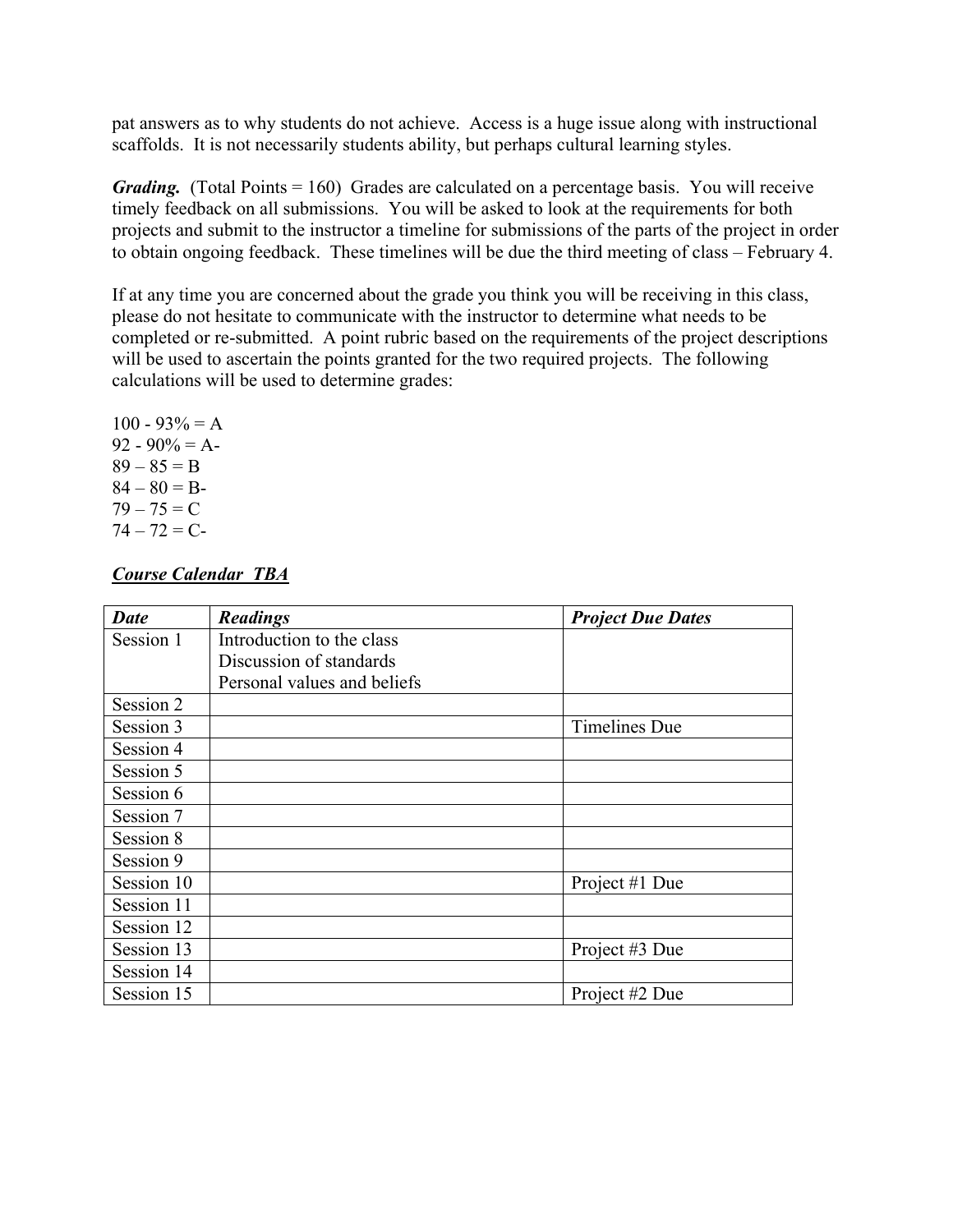# **Scoring Rubrics**

# **Project #1.**

- 1. The students have been identified as to their "special needs" status.
- 2. Information on the backgrounds of each of the students is complete.
- 3. Position in the family is clearly described.
- 4. Health issues have been described completely.
- 5. Referral information is included with descriptions of incidents, actions taken, etc.
- 6. Social services or psychological referral information is included.
- 7. All test scores have been included for both students.
- 8. Descriptions of the tests have been included.
- 9. Objectives tested have been described.
- 10. Authentic assessment tools and scoring methods have been described.
- 11. Administrative dates (times) for all assessments are included.
- 12. Support services for both students are clearly described to include frequency of support.
- 13. Analysis grid is clear and comprehensive.
- 14. Interventions are specific and targeted to students' strengths and needs.

# **Project #2.**

- 1. A specific intervention plan for one of the students is clear, comprehensive, with documentation (assessment/analysis data, descriptions of scaffolds)
- 2. Student achievement is tracked in five areas
	- Word analysis or word work
	- Independent reading
	- Guided reading instruction that is focused on comprehension and high level thinking skills as well as reading in the content areas
	- Writing in the content areas as well as personal writing
	- Oral language development
- 3. Samples of instruction (lesson plans) and the resulting student work is included.
- 4. Rubrics to score the personal content area writing are included (content rubric, a conventions rubric and a genre rubric).
- 5. Note has been made how, if, and when the scaffolds were withdrawn to create increasing student independence in learning.
- 6. A journal on what you have done with the student noting how the student has responded throughout the project is included.
- 7. Reflection on your teaching throughout the project is included.
- 8. Reflection on the entire assessment process is included.

## **Project #3.**

- 1. At least two articles have been research and critical (main) points delineated.
- 2. Summary is presented to the class, providing time for the audience to respond.
- 3. Diversity of viewpoints is honored and encouraged.